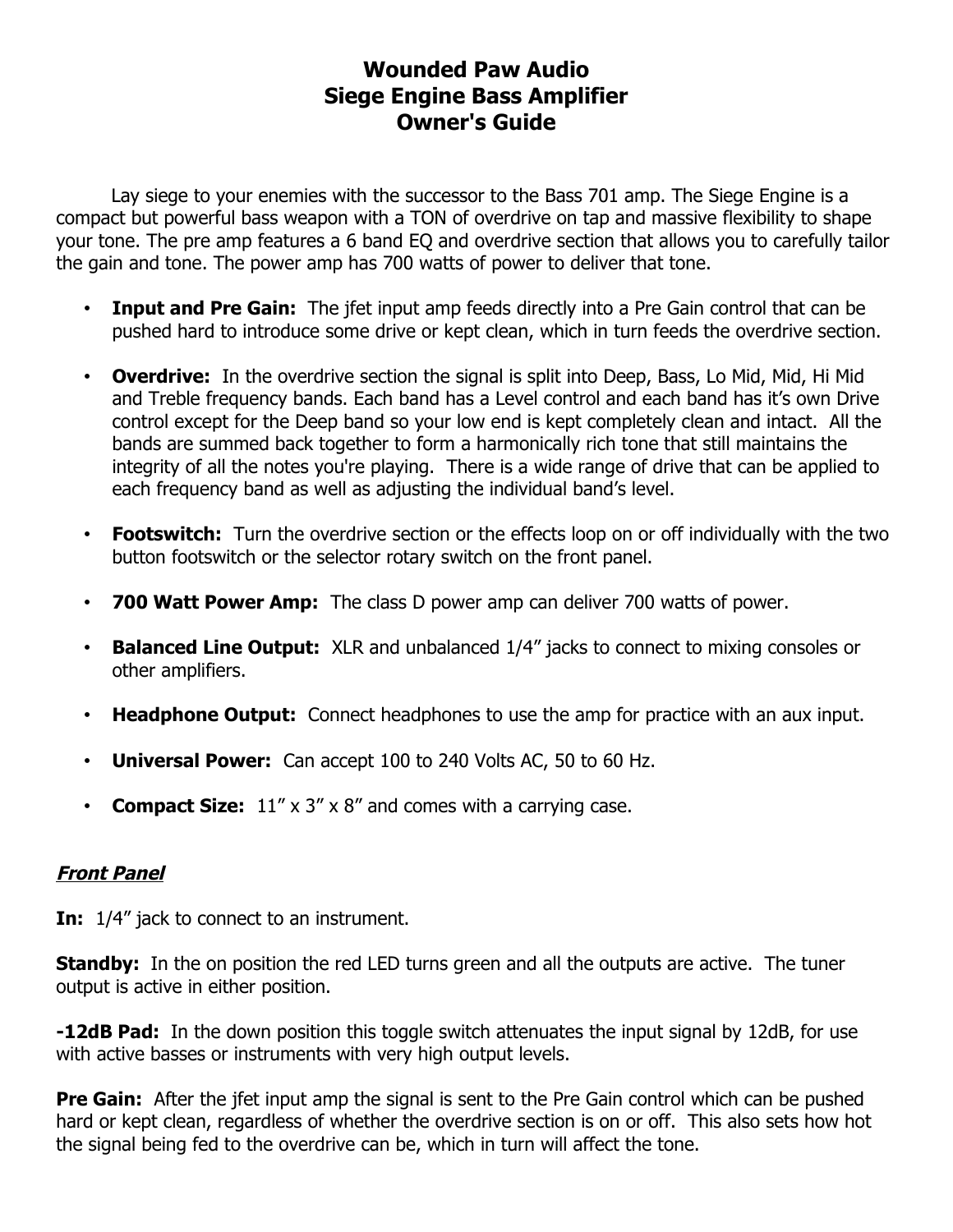**Selector Rotary Switch:** You can turn the overdrive section or the effects loop on or off individually with the two button footswitch or the selector rotary switch on the front panel. The positions for the selector rotary switch are Dry (no overdrive or effects loop), OD (overdrive only), FX (effects loop only), or OD>FX (the overdrive section feeds into the effects loop send). When the footswitch is connected it overrides the selector rotary switch.

#### **Overdrive Section**

In the overdrive section the instrument signal is split into Deep, Bass, Lo Mid, Mid, Hi Mid and Treble frequency bands. The purple LED indicates when the Overdrive section is engaged.

**Deep:** This sets the output level of the Deep band but has no overdrive so your low end is kept completely clean and intact.

**Bass, Lo Mid, Mid, Hi Mid and Treble:** Sets the output level of each of these frequency bands. These frequency bands also have individual Drive controls which sets how much overdrive is applied to that particular frequency range.

**Volume:** All the bands are then summed back together to form a harmonically rich tone that still maintains the integrity of all the notes you're playing with the output level being set by the Volume control.

**Hi Cut:** The hi cut controls works on the summed overdrive signal to tame the possibly huge amounts of harmonics generated by mixing all the overdrives together.

### **Effects Loop**

The effects loop comes after the Overdrive section and can be switched on or off by using the footswitch or the selector rotary switch on the front panel. There is a red LED indicating whether the effects loop is on or off below the selector rotary switch.

The effects loop Send and Return jacks are on the back panel, along with a Send Level control, for adjusting how hot the send to any effects units are.

### **Master Section**

The master section is the final stage before the power amp controlling the master volume and bass and treble on the output signal.

**Bass:** Bass shelf control with 15dB of boost or cut. At the noon position there is no change to the signal. With the treble control this forms a Baxandall type tone stack.

**Treble:** Treble shelf control with 15dB of boost or cut. At the noon position there is no change to the signal.

**Master Volume:** Output volume sent to the power amp only.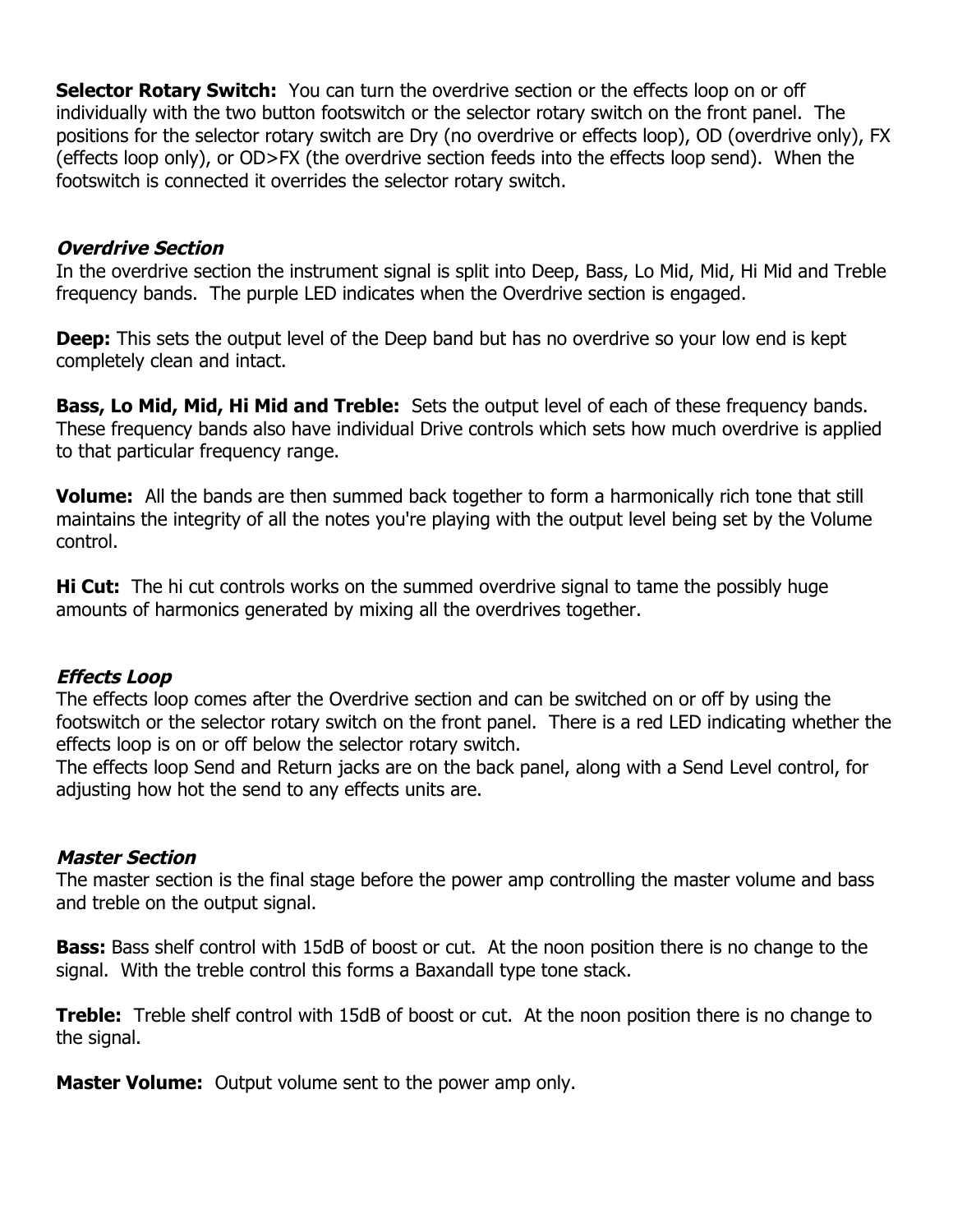# **Back Panel**

## **Headphones**

Connect headphones to use the amp for practice with an aux line in for playing along to recorded tracks.

**Level:** Sets the headphone volume of the bass amp sound.

**Aux In:** 1/8" jack to connect to a phone or MP3 player, or any other source of pre-recorded music. You must set the volume for your aux in on whatever device is plugged into it.

**Phones:** Stereo 1/4" jack to connect to headphones.

## **Line Out**

Send a signal out to mixing consoles, PA systems or other amplifiers.

**XLR out:** Connect a mic cord to send a balanced signal to mixers. DO NOT apply 48V phantom power to this XLR line.

**Unbalanced:** Connect to an external amp using an unbalanced 1/4" instrument cable. For a balanced output use the XLR out.

**PRE / POST and GND lift:** Rotary switch to select the signal output. In the Pre position the Line Out signal is taken directly from the input of the amp. In the Post position the Line Out signal is taken from the Master section which comes after the overdrive and effects loop, before the Master Volume but after the Bass and Treble controls.

To engage the ground lift if there is a ground hum issue on the XLR Out, use the third and fourth positions of the rotary switch: Pre with GND lift, and Post with GND lift.

### **Tuner**

Use this 1/4" jack to connect to a tuner. When the amp is on this output is buffered from the input. When the amp is on standby it is taken directly from the input jack of the amp for silent tuning.

# **Effects Send and Return**

1/4" jacks to connect to an external effects pedal or signal processor. If nothing is plugged into the Return jack the signal is passed through from the Send. The Send Level adjusts the output level of the Send jack.

# **Footswitch**

Connect the included footswitch using a 1/4" TRS (stereo) cable, also included. The footswitch overrides the function of the front panel selector rotary switch when it is attached. The LEDs on the footswitch indicate whether the Overdrive section and/or the effects loop is engaged.